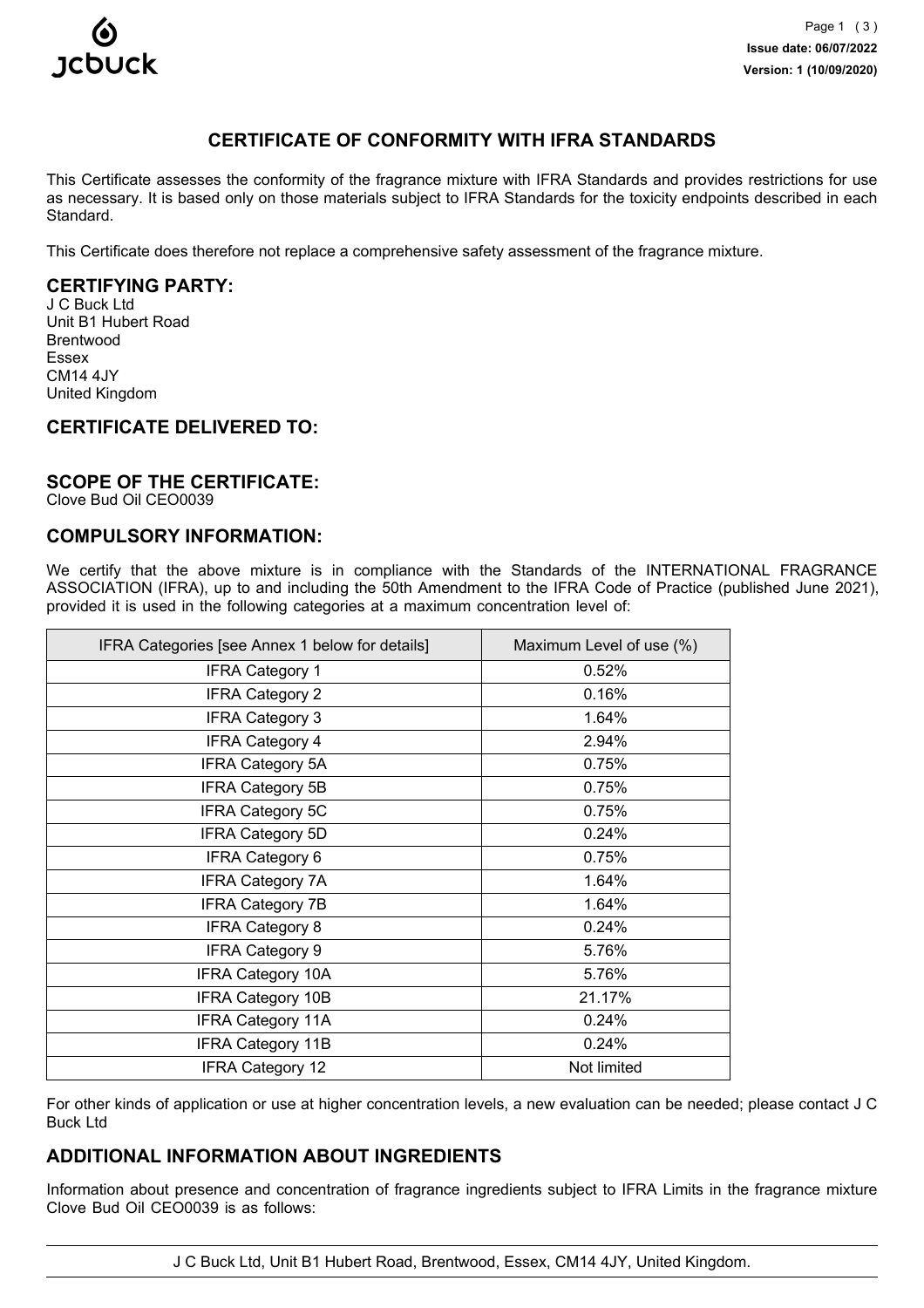

| Materials with an IFRA limit: | $CAS$ number(s): | Concentration (%) in the<br>fragrance mixture |
|-------------------------------|------------------|-----------------------------------------------|
| Benzyl alcohol                | $100 - 51 - 6$   | 0.5000%                                       |
| Eugenol                       | $97-53-0$        | 85.0000%                                      |

Regulatory Affairs Department